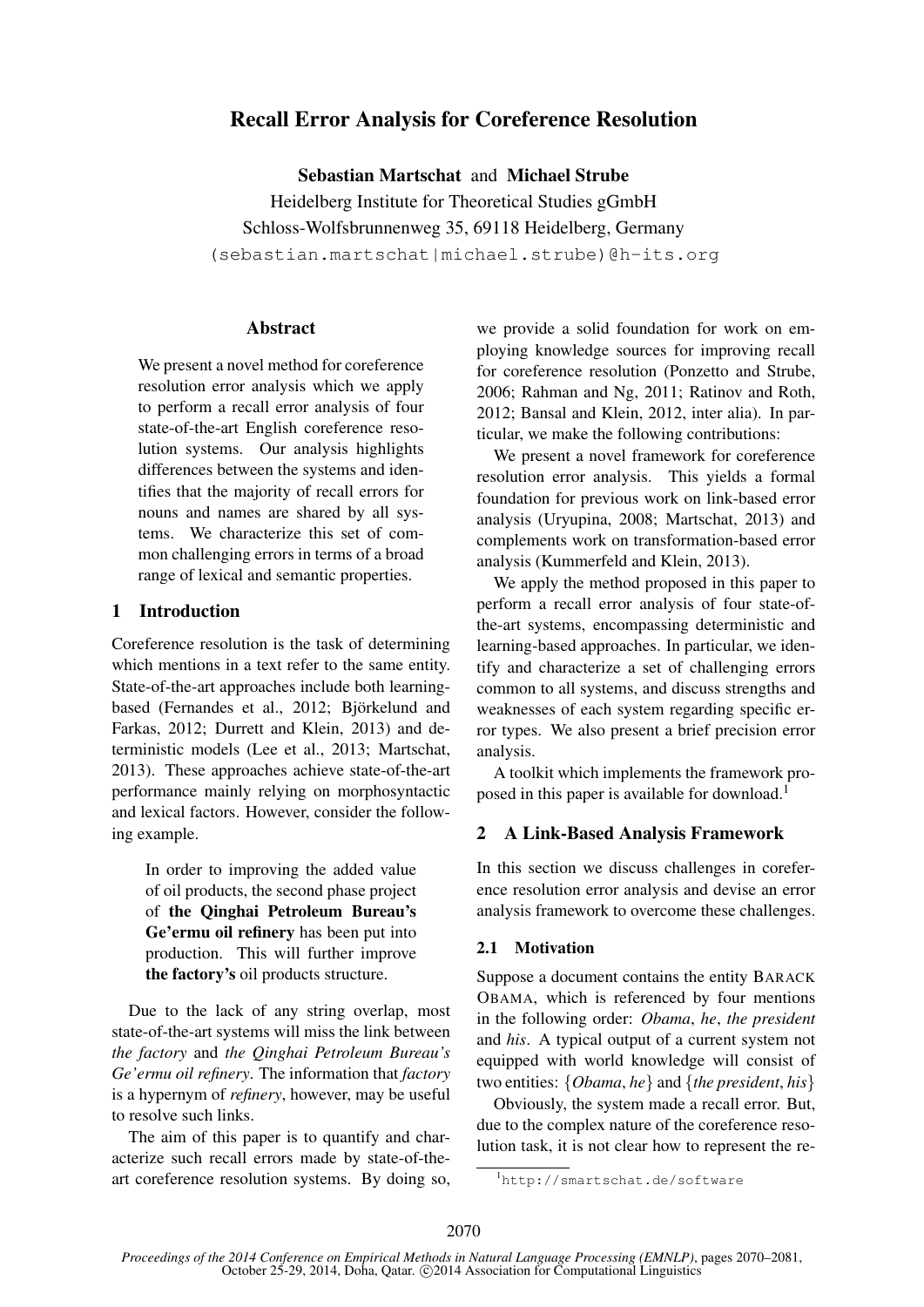

Figure 1: (a) a reference entity r, represented as a complete one-directional graph, (b) a set S of three system entities, (c) the partition  $r<sub>S</sub>$ , (d) a spanning tree for r.

call error: is it missing the link between *the president* and *Obama*? Can the error be attributed to deficiencies in pronoun resolution?

Linguistically motivated error representations would facilitate both understanding of current challenges and make system development faster and easier. The aim of this section is to devise such representations.

#### 2.2 Formalizing Coreference Resolution

To start with, we give a formal description of the coreference resolution task following the terminology used for the ACE (Mitchell et al., 2004) and OntoNotes (Weischedel et al., 2013) projects. A *mention* is a linguistic realization of a reference to an entity. Two mentions *corefer* if they refer to the same entity. Hence, coreference is reflexive, symmetric and transitive, and therefore an *equivalence relation*. The task of coreference resolution is to predict equivalence classes of mentions in a document according to the coreference relation.

In order to extract errors, we need to compare the *reference equivalence classes*, given by the annotation, with the *system equivalence classes* obtained from system output. The key question now is how we represent these equivalence classes of mentions. Adapting common terminology, we also refer to the equivalence classes as entities.

#### 2.3 Representing Entities

The most straightforward entity representation ignores any structure and models an entity as a set of mentions. This representation was utilized for error analysis by Kummerfeld and Klein (2013), who extract errors by transforming reference into system entities. In this set-based representation, we can only extract whether two mentions corefer at all. More fine-grained information, for example about antecedent information, is not accessible.

We therefore propose to employ a *structured* entity representation, which explicitly models links established by the coreference relation between mentions. This leads to a link-based error representation which formalizes the methods presented in Uryupina (2008) and Martschat (2013).

We employ for representation a *complete onedirectional graph*. That is, we represent an entity e over mentions  $\{m_1, \ldots, m_n\}$  as a graph  $e = (N, A)$ , where  $N = \{m_1, \ldots, m_n\}$  and  $A = \{(m_k, m_j) | k > j\}.$  The indices respect the mention ordering. Mentions earlier in the text have a lower index. An example graph for an entity over four mentions  $m_1, \ldots, m_4$  (such as the BARACK OBAMA entity) is depicted in Figure 1a. In this graph, we express all coreference relations between all pairs of mentions.<sup>2</sup>

Using this representation, we can represent a set of entities as a set of graphs. In particular, given a document we consider the set of *reference entities* R given by the annotation, and the set of *system entities* S, given by the system output. In order to extract errors, we compare the graphs in  $R$  with the graphs in S.

In the following, we discuss how to compute recall errors for a reference entity  $r \in R$  with respect to the system entities  $S$ . For computing precision errors, we just switch the roles of R and S.

## 2.4 Comparing Reference and System **Entities**

As we represent entities as sets of links between mentions, errors can be quantified as differences in the links. For example, if an edge (representing a link) from some reference entity  $r \in R$  is missing

<sup>&</sup>lt;sup>2</sup>We could also use an undirected instead of a onedirectional graph, but using a one-directional graph conveniently models sequential information, which simplifies notation and the algorithms we will present.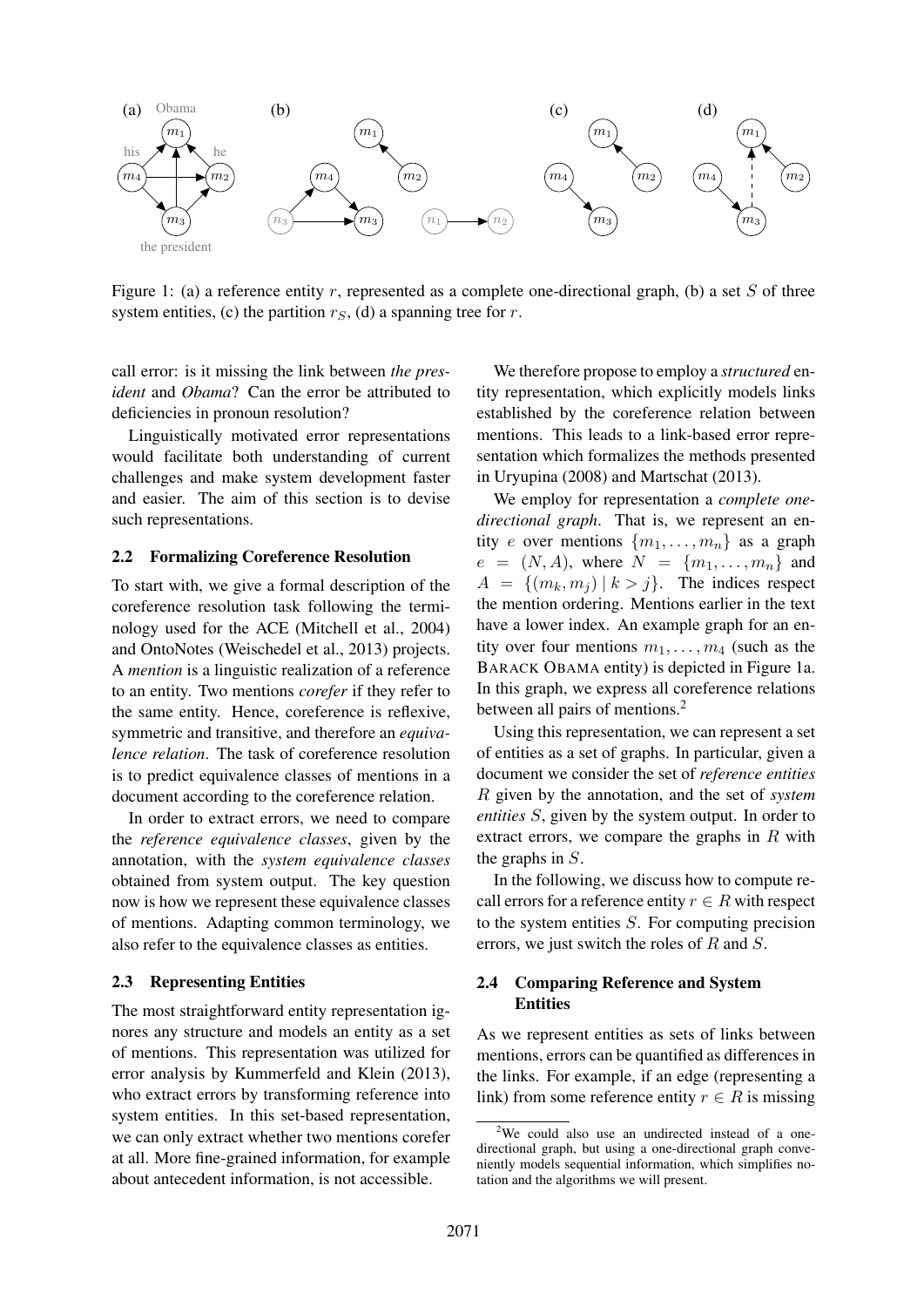in all system entities in S, this is a recall error.

In order to formalize this, we employ the notion of a *partition* of an entity. Let  $r \in R$  be some reference entity, and let S be a set of system entities. The partition of  $r$  by  $S$ , written  $r<sub>S</sub>$ , is obtained by taking all edges in r that also appear in S.  $r<sub>S</sub>$ consists of all connected components of  $r$  (we will refer to these as *subentities*) that are also in S. All edges in  $r$  that are not in  $r<sub>S</sub>$  are candidates for recall errors, as these were not in any entity in S.

Figure 1b shows a set  $S$  of three system entities: two consist of two mentions, one of three mentions. In our running example, this corresponds to the system output {*Obama*, *he*} and {*the president*, *his*} plus some spurious mentions, which are colored gray. The graph  $r_S$  for our example is shown in Figure 1c. The two edges correspond to the correctly recognized links (*he*, *Obama*) and (*his*, *the president*). All edges in r (Figure 1a) missing from this graph are candidates for errors.

## 2.5 Spanning Trees

However, taking all edges in  $r$  missing in  $r_S$  as errors leads to unintuitive results. In the BARACK OBAMA example, this would lead to four errors being extracted: (*the president*, *Obama*), (*his*, *Obama*), (*the president*, *he*) and (*his*, *he*). But, in order to correctly predict the BARACK OBAMA entity, a coreference resolution system only needs to predict three correct links, i.e. it has to provide a *spanning tree* of the entity's graph representation.

Therefore, to extract errors, we compute a spanning tree  $T_r$  of r, and take all edges in  $T_r$  that do not appear in  $r<sub>S</sub>$  as errors. Figure 1d shows an example spanning tree for the running example entity r. The dashed edge, which corresponds to the link (*the president*, *Obama*), does not appear in  $r<sub>S</sub>$ and is therefore extracted as an error.

The strategies for computing a spanning tree may differ for recall and precision errors. Hence, our extraction algorithm is parametrized by two procedures  $ST_{rec}(e, P)$  and  $ST_{prec}(e, P)$  which, given an entity  $e$  and a set of entities  $P$ , output a spanning tree  $T_e$  of  $e$ . The whole algorithm for error extraction is summarized in Algorithm 1.

## 3 Spanning Tree Algorithms

In the last section we presented a framework for link-based error analysis, which extracts errors by comparing entity spanning trees to entity partitions. Therefore we can accommodate different

Algorithm 1 Error Extraction from a Corpus

```
Input: A corpus C, algorithms ST_{rec}, ST_{prec} for
  computing spanning trees.
  function \text{ERRORS}(\mathcal{C}, \text{ST}_{\text{rec}}, \text{ST}_{\text{prec}})recall_error = []precision errors = [ ]for d \in \mathcal{C} do
            Let R_d be the reference entities and S_dbe the system entities of document d.
            for r \in R_d do
                Add all edges in ST_{rec}(r, S_d) not in
                r_{S_d} to recall_errors.
           for s \in S_d do
                Add all edges in ST<sub>prec</sub>(s, R<sub>d</sub>) not in
                \mathfrak{s}_{R_d} to precision errors.
Output: recall errors, precision errors
```
notions of errors by varying the algorithm for computing spanning trees. We now present some spanning tree algorithms for extracting recall and pre-

#### 3.1 Recall Errors

cision errors.

We first observe that for error extraction, the structure of the spanning trees of the subentities appearing in  $r<sub>S</sub>$  does not play a role. Edges present in  $r<sub>S</sub>$ are not candidates for errors, since they appear in both the reference entity  $r$  and the system output S. Therefore, it does not matter which edges from the subentities are in the spanning tree.

Hence, to build the spanning tree, we first choose arbitrary spanning trees for the subentities in the partition. We choose the remaining edges according to the spanning tree algorithm.

Having settled on this, we only have to decide which edges to choose that connect the trees representing the subentities. There are many possible choices for this. For example, the graph in Figure 1c has four candidate edges which connect the trees for the subentities.

We can reduce the number of candidate edges by only considering the first mention (with respect to textual order) in a subentity as the source of an edge to be added. This makes sense since all other mentions in that subentity were correctly resolved to be coreferent with some preceding mention. We still have to decide on the target of the edge. In Figure 1c, we have two choices for edges:  $(m_3, m_1)$  and  $(m_3, m_2)$ . We now present two methods for choosing edges.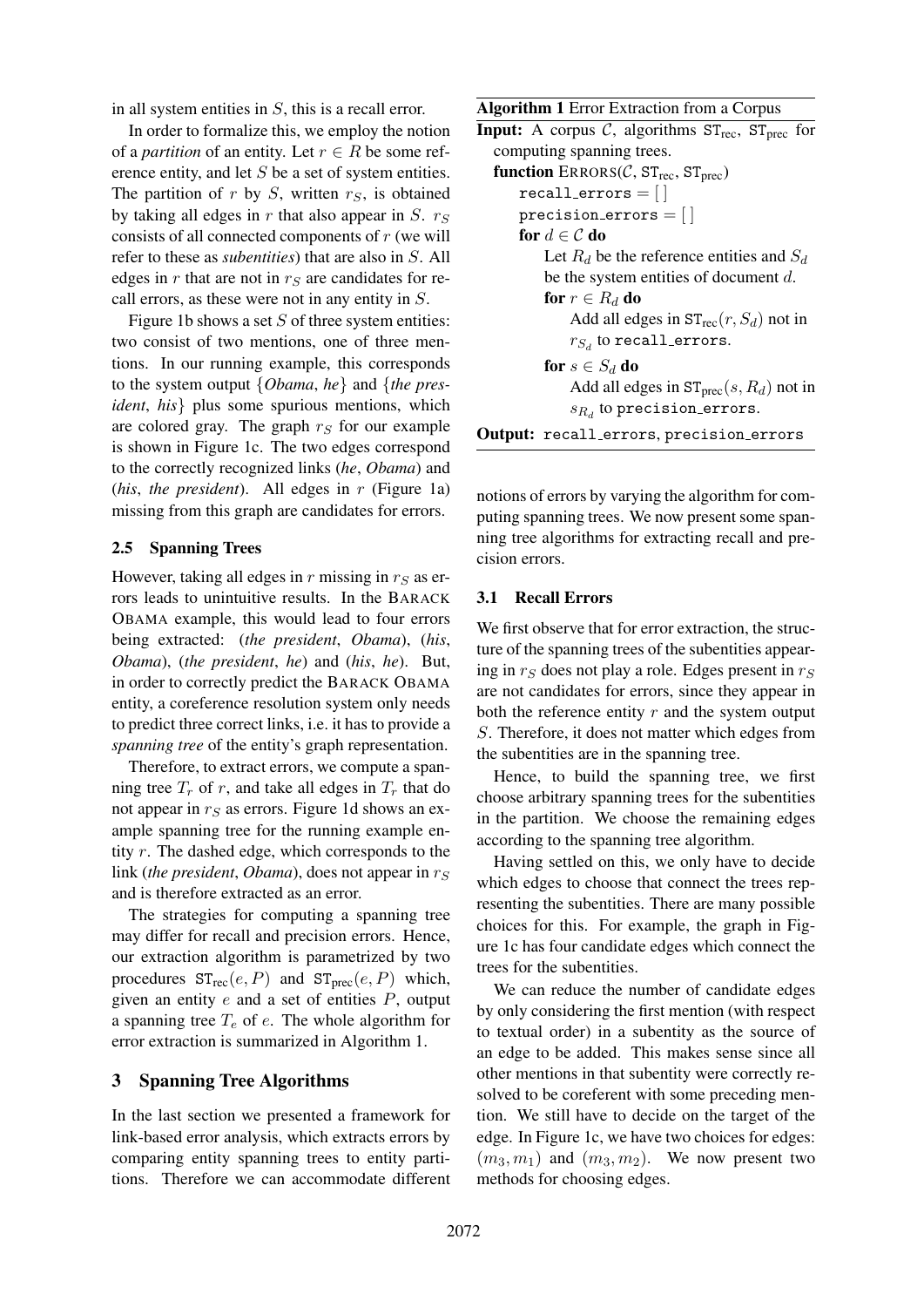Choosing Edges by Distance. The most straight-forward way to decide on an edge is to take the edge with smallest mention distance between source and target. This is the approach taken by Martschat (2013).

Choosing Edges by Accessibility. However, the distance-based approach may lead to unintuitive results. Let us consider again the BARACK OBAMA example from Figure 1. When choosing edges by distance, we would extract the error (*the president*, *he*). However, such links with a nonpronominal anaphor and a pronominal antecedent are difficult to process and considered unreliable (Ng and Cardie, 2002; Bengtson and Roth, 2008). On the other hand, the missed link (*the president*, *Obama*) constitutes a well-defined hyponymy relation which can be found in knowledge bases and is easily interpretable by humans.

Uryupina (Uryupina, 2007; Uryupina, 2008) presents a recall error analysis where she takes the "intuitively easiest" missing link to analyze (Uryupina, 2007, p. 196). How can we formalize such an intuition? We will employ a notion grounded in accessibility theory (Ariel, 1988). Names and nouns refer to less accessible entities than pronouns do. For such anaphors, we prefer descriptive (name/nominal) antecedents. Inspired by Ariel's degrees of accessibility, we choose a target for a given anaphor  $m_i$  as follows:

- If  $m_i$  is a pronoun, choose the closest preceding mention.
- If  $m_i$  is not a pronoun, choose the closest preceding proper name. If no such mention exists, choose the closest preceding common noun. If no such mention exists, choose the closest preceding mention.

Applied to the example from Figure 1, this algorithm extracts the error (*the president*, *Obama*).<sup>3</sup>

# 3.2 Precision Errors

Virtually all approaches to coreference resolution obtain entities by outputting pairs of anaphor and antecedent, subject to the constraint that one anaphor has at most one antecedent.

We use this information to build spanning trees for system entities: these spanning trees consist of exactly the edges which correspond to anaphor/antecedent pairs in the system output.

# 4 Data and Systems

We now discuss data and coreference resolution systems which we will employ for our analysis.

# 4.1 Data

We analyze the errors of the systems on the English development data of the CoNLL'12 shared task on multilingual coreference resolution (Pradhan et al., 2012). This corpus contains 343 documents, spanning seven genres: bible texts, broadcast conversation, broadcast news, magazine texts, news wire, telephone conversations and web logs.

# 4.2 Systems

State-of-the-art approaches to coreference resolution encompass various paradigms, ranging from deterministic pairwise systems to learning-based structured prediction models. Hence, we want to conduct our analysis on a representative sample of the state of the art, which should be publicly available. Therefore, we decided on two deterministic and two learning-based systems:

- StanfordSieve<sup>4</sup> (Lee et al., 2013) was the winning system of the CoNLL'11 shared task. It employs a multi-sieve approach by making more confident decisions first.
- Multigraph<sup>5</sup> (Martschat, 2013) is a deterministic pairwise system which is based on Martschat et al. (2012), the second-ranking system in the English track of the CoNLL'12 shared task. It uses a subset of features as hard constraints and chooses an antecedent for a mention by summing up the remaining boolean features.
- IMSCoref<sup>6</sup> (Björkelund and Farkas, 2012) ranked second overall in the CoNLL'12 shared task (third for English). It stacks multiple decoders and relies on a combination of standard pairwise and lexicalized features.
- BerkeleyCoref<sup>7</sup> (Durrett and Klein, 2013) is a state-of-the-art system that uses mainly lexicalized features and a latent antecedent ranking architecture. It outperforms Stanford-Sieve and IMSCoref on the CoNLL'11 data.

 $3^3$ A similar procedure was used by Ng and Cardie (2002) to extract meaningful antecedents when training a coreference resolution system.

<sup>4</sup> Part of Stanford CoreNLP, available at http://nlp. stanford.edu/software/corenlp.shtml. We use version 3.4.

<sup>5</sup>http://smartschat.de/software

<sup>6</sup>http://www.ims.uni-stuttgart.de/ forschung/ressourcen/werkzeuge/IMSCoref.

en.html . We use the *CoNLL 2012 system*. <sup>7</sup>http://nlp.cs.berkeley.edu/

berkeleycoref.shtml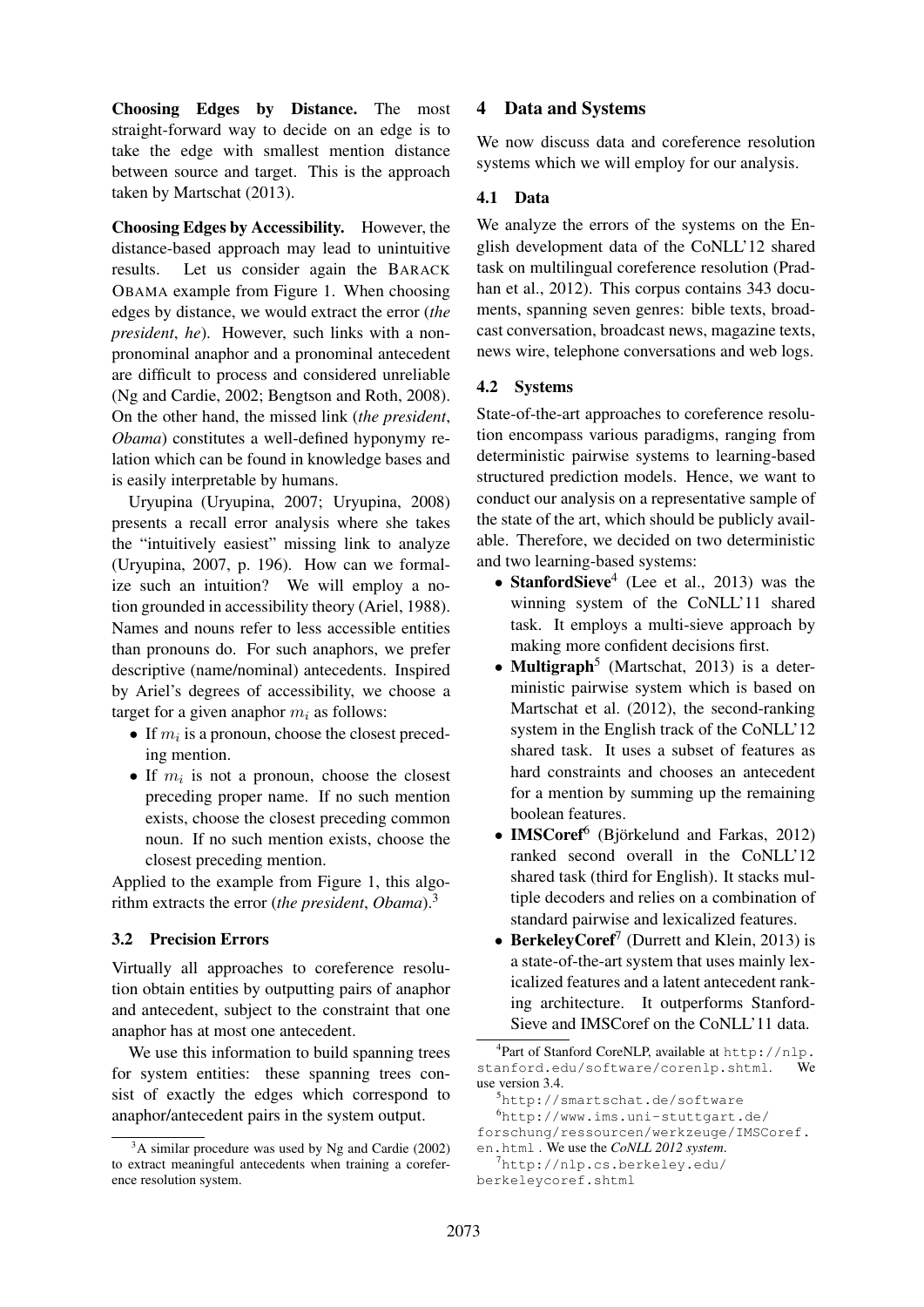| <b>System</b>        | <b>MUC</b> | ${\bf R}^3$ | $CEAF_e$ | Average |
|----------------------|------------|-------------|----------|---------|
| Fernandes et al.     | 69.46      | 57.83       | 54.43    | 60.57   |
| Martschat            | 66.22      | 55.47       | 51.90    | 57.86   |
| StanfordSieve        | 64.96      | 54.49       | 51.24    | 56.90   |
| Multigraph           | 69.13      | 58.61       | 56.06    | 61.28   |
| <b>IMSCoref</b>      | 67.15      | 55.19       | 50.94    | 57.76   |
| <b>BerkeleyCoref</b> | 70.27      | 59.29       | 56.11    | 61.89   |

Table 1: Comparison of the systems with Fernandes et al. (2012) and with Martschat (2013) on CoNLL'12 English development data.

For Multigraph, we modified the system described in Martschat (2013) slightly to allow for the incorporation of distance (similar to Cai and Strube (2010)). Inspired by Lappin and Leass (1994), we add salience weights for subjects and objects to the model to improve third-person pronoun resolution. We also extended the feature set by a substring feature. Furthermore, motivated by Chen and Ng (2012), we added a lexicalized feature for non-pronominal mentions that were coreferent in at least 50% of the cases in the training data.

StanfordSieve was run with its standard CoNLL shared task settings. The learning-based systems were trained on the CoNLL'12 training data. We trained IMSCoref with its standard settings, and trained BerkeleyCoref with the *final* feature set from Durrett and Klein (2013) for twenty iterations. We evaluate the systems on English CoNLL'12 development data and compare it with the winning system of the CoNLL'12 shared task (Fernandes et al., 2012) and with Martschat (2013) in Table 1, using the reference implementation v7 of the CoNLL scorer (Pradhan et al., 2014).

BerkeleyCoref performs best according to all metrics, followed by Multigraph. StanfordSieve is the worst performing system: the gap to BerkeleyCoref is five points in average score.

## 4.3 Discussion

Although we analyze recent systems on a recently published coreference data set, we believe that the results of our analysis will have implications for coreference in general. The data set is the largest and most genre-diverse coreference corpus so far. The systems we investigate represent major directions in coreference resolution model research, and make use of large and diverse feature sets proposed in the literature (Ng, 2010).

## 5 A Comparative Analysis

The coreference resolution systems presented in the previous section are a representative sample of the state of the art. Therefore, by analyzing the errors they make, we can learn about remaining challenges in coreference resolution and analyze the qualitative differences between the systems. The results of such an analysis will deepen our understanding of coreference resolution and will suggest promising directions for further research.

#### 5.1 Experimental Settings

Previous studies identified the presence of recall errors as a main bottleneck for improving performance (Raghunathan et al., 2010; Durrett and Klein, 2013; Kummerfeld and Klein, 2013). This is also evidenced by the CoNLL shared tasks on coreference resolution (Pradhan et al., 2011; Pradhan et al., 2012), where most competitive systems had higher precision than recall. This indicates that an analysis of recall errors helps to understand and improve the state of the art. Hence, we focus on analyzing recall errors, and complement this by a brief analysis of precision errors.

We analyze errors of the four systems presented in the previous section on the CoNLL'12 English development data. To extract recall errors we employ the spanning tree algorithm which chooses edges by accessibility. We obtain precision errors from the pairwise output of the systems.

## 5.2 A Recall Error Analysis of StanfordSieve

Since StanfordSieve is currently the most-widely used coreference resolution system, it serves as a good starting point for our analysis. Remember that we represent each error as a pair of anaphor and antecedent. For an initial analysis, we categorize each error by mention type, distinguishing between proper name, common noun, pronoun, demonstrative pronoun and verb.<sup>8</sup>

StanfordSieve makes 5245 recall errors. To put this number into context, we compare it with the maximum number of recall errors a system can make. This count is obtained by extracting recall errors from the output of a system that puts each mention in its own entity, which yields 14609 errors. In Table 2 we present a detailed analysis. For each pair of mention type of anaphor and an-

<sup>&</sup>lt;sup>8</sup>We obtain the type from the part-of-speech tag of the mention's head. Furthermore, we treat every mention whose head has a NER label in the data as a proper name.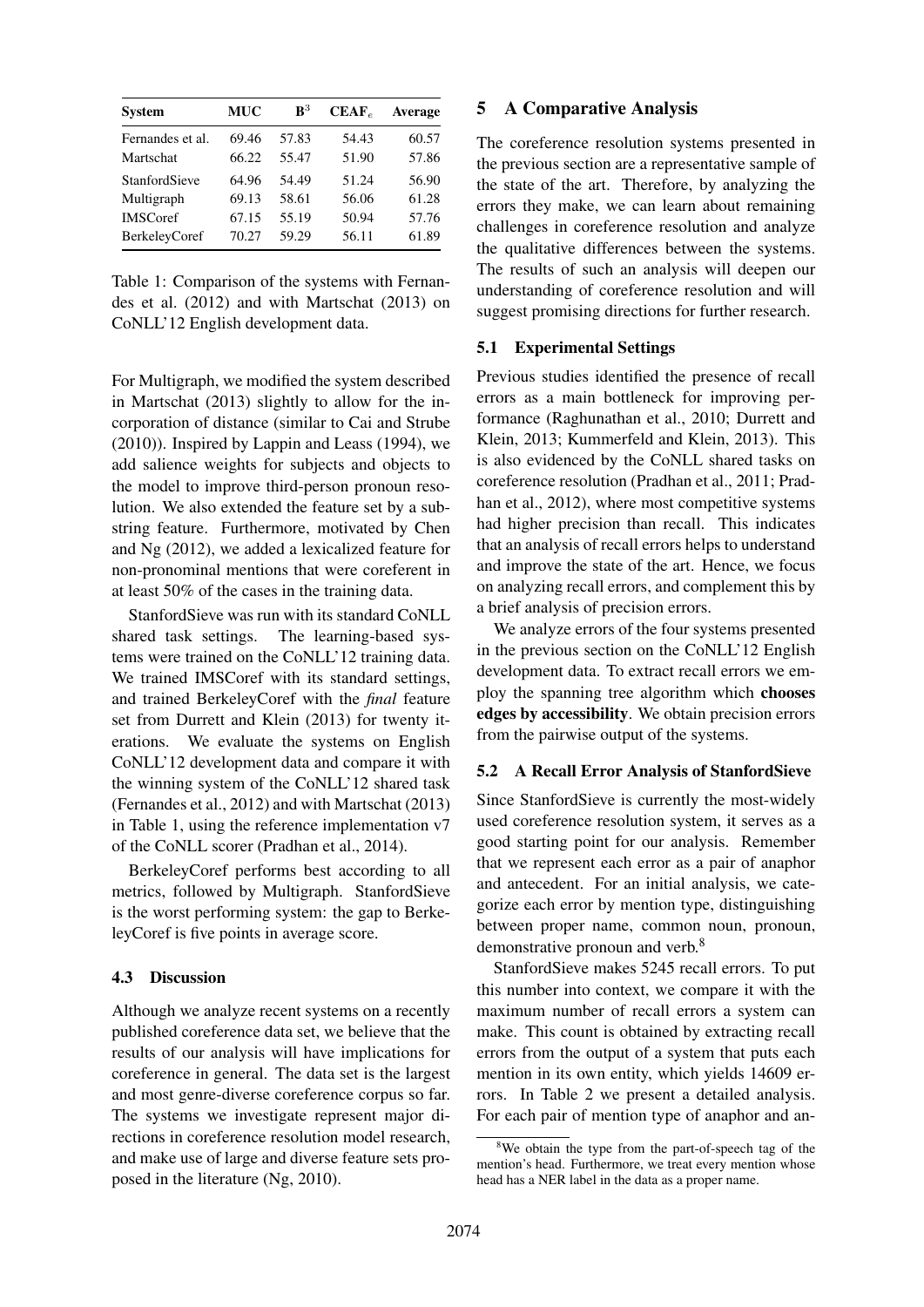|               | <b>Name</b> | <b>Noun</b> | Pron. | Dem.           | Verb |
|---------------|-------------|-------------|-------|----------------|------|
| <b>Name</b>   |             |             |       |                |      |
| <b>Errors</b> | 1006        | 181         | 43    | $\Omega$       | 0    |
| Maximum       | 3578        | 206         | 56    | $\overline{2}$ | 0    |
| <b>Noun</b>   |             |             |       |                |      |
| Errors        | 517         | 1127        | 46    | 14             | 91   |
| Maximum       | 742         | 2063        | 51    | 14             | 91   |
| Pron.         |             |             |       |                |      |
| Errors        | 483         | 761         | 543   | 45             | 53   |
| Maximum       | 1166        | 1535        | 4596  | 92             | 53   |
| Dem.          |             |             |       |                |      |
| Errors        | 23          | 86          | 41    | 31             | 117  |
| Maximum       | 27          | 93          | 43    | 46             | 117  |
| Verb          |             |             |       |                |      |
| Errors        | 1           | 20          | 2     | 4              | 10   |
| Maximum       | 1           | 20          | 2     | 4              | 11   |

Table 2: Number of StanfordSieve's recall errors according to mention type, compared to the maximum possible number of errors. Rows are anaphors, columns antecedents.

tecedent, the table displays the number of recall errors and of maximum errors possible.

StanfordSieve gets almost none of the links involving verbal or demonstrative mentions correct. This is due to the system not attempting to handle event coreference, and performing very poorly for demonstratives. On the other hand, recall for pronoun resolution is quite good, at least when considering non-verbal antecedents. While Stanford-Sieve makes 1885 recall errors when the anaphor is a pronoun, it successfully resolves most of such links present in the corpus. Finally, let us consider the links involving only proper names and common nouns. In total, these amount to 6589 links in the corpus (around 45% of all links). Stanford-Sieve misses 2831 of these links. Pairs of proper names seem to be easier to resolve than pairs of common nouns. Links between a common noun and a proper name are less frequent, but much more difficult: most of the links are missing.

## 5.3 Analysis of the Other Systems

In the previous section we identified various characteristics of the errors made by StanfordSieve: only (comparatively) few errors are made for pronoun resolution and name coreference, while other types of nominal anaphora and coreference of demonstrative/verbal mentions pose a challenge for the system. Do the other systems in our study also have these characteristics? In order to answer

|                      |       | <b>Proportion</b>    |           |  |  |  |
|----------------------|-------|----------------------|-----------|--|--|--|
| <b>System</b>        | Total | <b>Anaphor Pron.</b> | Name/Noun |  |  |  |
| <b>StanfordSieve</b> | 5245  | 36%                  | 54%       |  |  |  |
| <b>Multigraph</b>    | 4630  | 32%                  | 56%       |  |  |  |
| <b>IMSCoref</b>      | 5220  | 32%                  | 58%       |  |  |  |
| <b>BerkeleyCoref</b> | 4635  | 32%                  | 56%       |  |  |  |

Table 3: Recall error numbers for all systems.

this question, we repeated the analysis for the three other systems described in Section 4. We summarize the results in Table 3. We only report numbers for pronoun resolution and name/noun coreference, as all systems do not resolve verbal mentions and perform poorly for demonstratives.

StanfordSieve makes the most recall errors, closely followed by IMSCoref. Multigraph and BerkeleyCoref make around 600 errors less. While the total number of errors differs between the systems, the distributions are similar. In particular, around 55% of recall errors made involve only proper names and common nouns. The number is a bit higher for IMSCoref. We conclude that, despite variations in performance, both deterministic and learning-based state-of-the-art systems have similar weaknesses regarding recall.

The results displayed in Table 3 suggest various opportunities for future research. In this paper, we will focus on analyzing name/noun recall errors, as these constitute a large fraction of all recall errors. Future work should address the pronoun resolution errors and a characterization of the verbal/demonstrative errors.

## 5.4 Analysis of the Name/Noun Recall Errors

We now turn towards a fine-grained analysis of the name/noun recall errors.

Table 4 displays the number of such recall errors made by each system, according to the mention types of anaphor and antecedent. We are interested in errors common to all systems, and in qualitative differences of errors between the systems.

#### 5.4.1 Common Errors

Let us first analyze the errors common to all systems. Our analysis is driven by the question how these can be characterized, and which knowledge is missing to resolve such links. We discuss the errors depending on the mention types of anaphor and antecedent. The lower part of Table 4 displays the number of common errors for each category.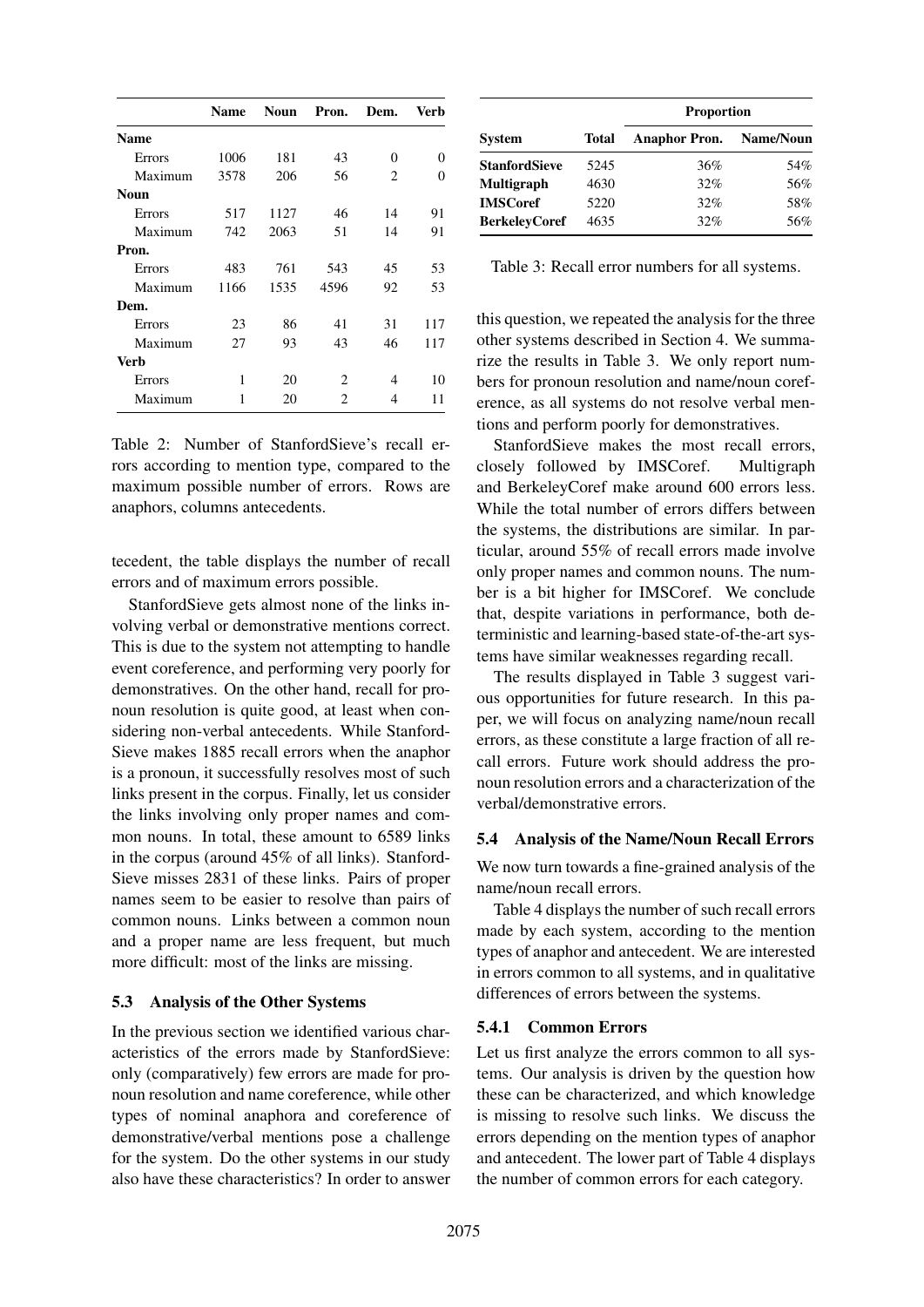|                               | <b>Number of Recall Errors (Anaphor-Antecedent)</b> |                  |           |           |  |  |  |
|-------------------------------|-----------------------------------------------------|------------------|-----------|-----------|--|--|--|
| <b>Description</b>            | Name-Name                                           | <b>Noun-Name</b> | Name-Noun | Noun-Noun |  |  |  |
| <b>StanfordSieve</b>          | 1006                                                | 517              | 181       | 1127      |  |  |  |
| Multigraph                    | 753                                                 | 501              | 189       | 1152      |  |  |  |
| <b>IMSCoref</b>               | 1082                                                | 500              | 188       | 1264      |  |  |  |
| <b>BerkeleyCoref</b>          | 910                                                 | 456              | 171       | 1072      |  |  |  |
| Common errors                 | 475                                                 | 371              | 147       | 835       |  |  |  |
| Correct boundaries idenfified | 257                                                 | 273              | 108       | 563       |  |  |  |
| excl. IMSCoref                | 156                                                 | 222              | 97        | 475       |  |  |  |

Table 4: Name/Noun recall errors for all systems.

| $\%$ |
|------|
| 26%  |
| 26%  |
| 20%  |
| 14%  |
| 6%   |
|      |

Table 5: Distribution of top five named entity types of common name-name recall errors and all possible name-name recall errors.

Furthermore, in order to assess the impact of mention detection, the table shows the number of common errors where boundaries for both mentions were identified correctly by some system. We can see that boundary identification is a difficult problem, especially for proper name pairs: for 48% of such errors, no system found the correct boundaries of both mentions participating in the error. The number of errors where correct boundaries could be found drops significantly after excluding IMSCoref. This is due to the mention extraction strategy of IMSCoref: the other systems in our study discard the shorter mention when two mentions have the same head, IMSCoref keeps both mentions. Hence, the system is able to correctly identify some mentions even in the presence of parsing or preprocessing errors. However, as a result, IMSCoref has to process many spurious mentions, which makes learning more difficult.

We conclude that mention detection still constitutes a challenge. We now proceed to a detailed analysis of errors common to all systems. In passing we will discuss difficulties in mention detection with regard to specific error types.

Errors between Pairs of Proper Names. The systems share 475 recall errors between pairs of proper names. In Table 5, we compare the distribution of gold named entity types of these errors with the distribution of gold named entity types of all possible errors (obtained via a singleton system). We see that especially difficult classes of links are pairs with type ORG or DATE.

Let us now consider lexical features of the errors.<sup>9</sup> In 154 errors, the strings match completely, but the correct resolution was mostly prevented by annotation inconsistencies (e.g. *China* instead of *China's*) or propagated parsing and NER errors, which lead to deficiencies in mention extraction.

For 217 errors, at least one token appears in both mention strings, as in *the "Cole"* and *the "USS Cole"*. This shows the insufficiency of the features which hint to alias relations, may it be heuristics or learned lexical similarities (for 109 of the 217 errors, both mention boundaries were identified correctly by at least one system). Disambiguation with respect to knowledge bases could provide a principled way to identify name variations.

We classified the remaining 104 errors manually, see Table 6. For a couple of categories such as identifying acronyms, spelling variations and aliases, disambiguation could also help. Many errors happen for date mentions, which suggests the use of temporal tagging features.

Errors for Noun-Name Pairs. We now investigate the errors where the anaphor is a common noun and the antecedent is a proper name. 371 errors are common to all systems. The high fraction of common errors shows that this is an especially challenging category. We again start by investigating how the distribution of the named entity type

<sup>&</sup>lt;sup>9</sup>When computing these, we ignored case and ignored all tokens with part-of-speech tag DT or POS.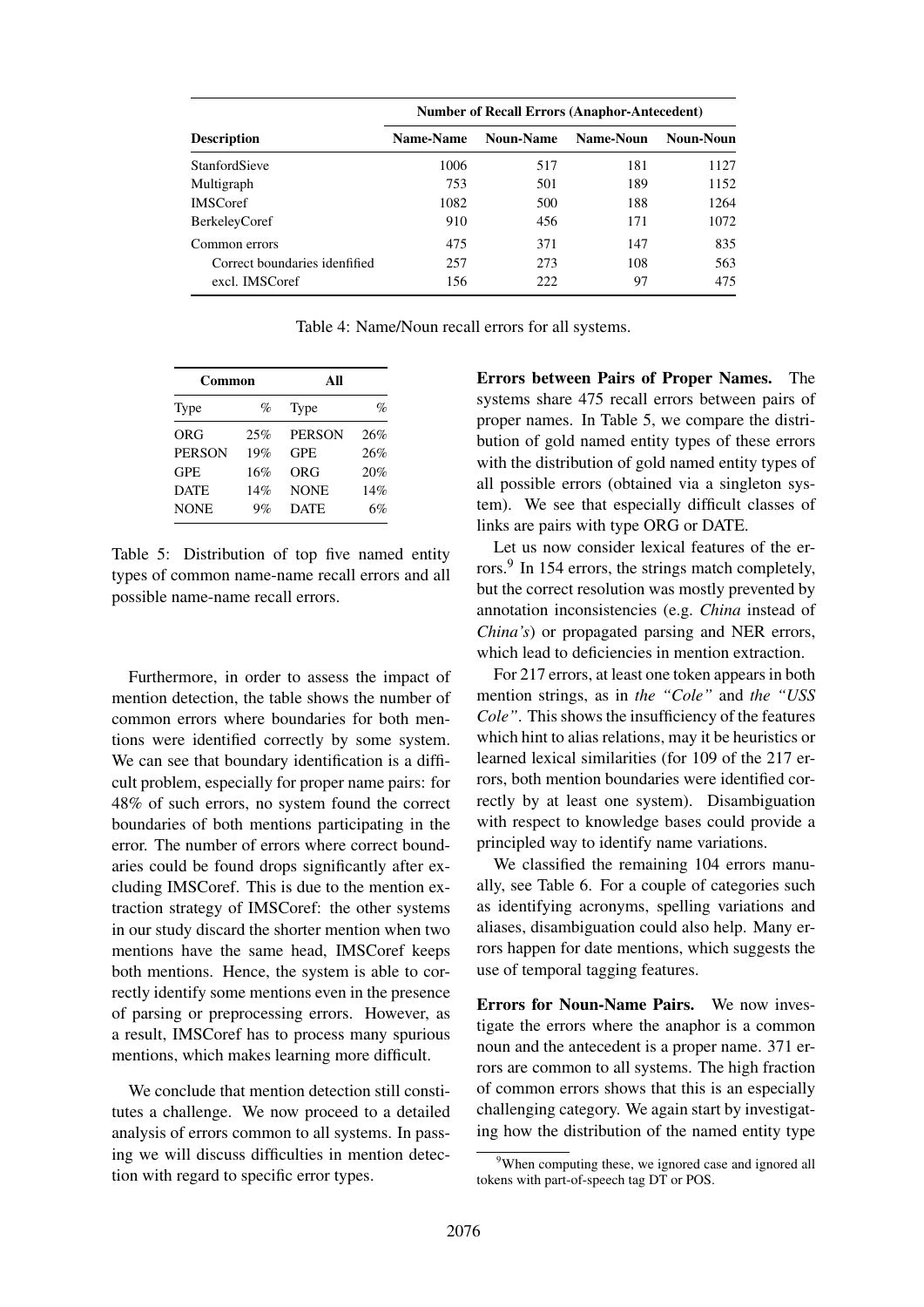| <b>Description</b> | Occ. | Example                                       |
|--------------------|------|-----------------------------------------------|
| Acronyms           | 20   | <i>National Ice Hockey League and</i><br>NHI. |
| Alias              | 24   | <i>Florida</i> and the Sunshine State         |
| Annotation         | 2    | Annotation errors (pronoun as<br>name)        |
| Context            | 2    | Paula Coccoz and juror number ten             |
| Date               | 29   | 1989 and <i>last</i> year's                   |
| Metonymy           | 12   | South Afria and Pretoria                      |
| Roles              | 8    | Al Gore and the Vice President                |
| Spelling           | 7    | <i>Hsiachuotzu</i> and <i>Hsiachuotsu</i>     |

Table 6: Classification of common name-name recall errors without common tokens.

| Common        |     | All               |     |  |
|---------------|-----|-------------------|-----|--|
| Type          | %   | Type              | %   |  |
| <b>ORG</b>    | 28% | ORG               | 27% |  |
| <b>PERSON</b> | 22% | <b>GPE</b>        | 22% |  |
| <b>GPE</b>    | 19% | <b>PERSON</b>     | 18% |  |
| <b>NONE</b>   | 7%  | <b>NONE</b>       | 11% |  |
| <b>DATE</b>   | 5%  | 5%<br><b>DATE</b> |     |  |

Table 7: Distribution of top five named entity types of common noun-name recall errors and all possible noun-name recall errors.

of the antecedent differs when we compare common errors to all possible errors. The results are shown in Table 7. Links with a proper name antecedent of type PERSON are especially difficult. They constitute 22% of the common errors, but only 18% of all possible errors.

Most mentions are in a hyponymy relation, like *the prime minister* and *Mr. Papandreou*. This confirms that harnessing such relations could improve coreference resolution (Rahman and Ng, 2011; Uryupina et al., 2011). For 65 of the errors (18%) there is lexical overlap: the head of the anaphor is contained in the proper name antecedent, as in *the entire park* and *the Ocean Park*.

When categorizing all common errors according to the head of the anaphor, we observe 204 different heads. 142 heads appear only once, but the top ten heads make up 88 of the 371 errors. The most frequent heads are *company* (15), *group* (12), *government*, *country* and *nation* (each 9). This suggests that even with few reliable hyponymy relations recall could be significantly improved.

We observe similar trends when the anaphor is a proper name and the antecedent is a noun.

|                 | <b>Reference System</b> |     |            |                 |  |  |
|-----------------|-------------------------|-----|------------|-----------------|--|--|
| <b>System</b>   | <b>Stanford</b>         | MG  | <b>IMS</b> | <b>Berkelev</b> |  |  |
| <b>Stanford</b> |                         | 51  | 47         | 61              |  |  |
| MG              | 17                      |     | 42         | 60              |  |  |
| <b>IMS</b>      | 26                      | 54  |            | 54              |  |  |
| <b>Berkeley</b> | 12                      | 42. | 25         |                 |  |  |

Table 8: Comparison of noun-name recall errors. Entries are errors made by the system in the row, while the participating mentions are coreferent according to the the system in the column.

Errors between Pairs of Common Nouns. 835 errors between pairs of common nouns are shared by all systems. For 174 of these, the anaphor is an indefinite noun phase, which makes resolution a lot harder, since most coreference resolution systems classify these as non-anaphoric and therefore do not attempt resolution.

For further analysis, we split all 835 errors in two categories, distinguishing whether the head matches between the mentions or not. In 341 cases the heads match. For many of these cases, parsing errors propagate and prevent the systems from recognizing the correct mention boundaries.

In order to get a better understanding of the errors for nouns with different heads, we randomly extracted 50 of the 494 pairs and investigated the relation that holds between the heads. In 23 cases, the heads were related via hyponymy. In 10 cases they were synonyms. The remaining 17 cases involve many different phenomena, for example meronymy. This confirms findings from previous research (Vieira and Poesio, 2000).

Hence, looking up lexical relations, especially hyponymy, might be helpful to solve these cases.

## 5.4.2 Differences between the Systems

In order to analyze differences between the systems, we compare the recall errors they make. The information how recall errors differ between systems will enable us to understand individual strengths and weaknesses.

Exemplarily, we will have a look at the differences in the errors when the anaphor is a common noun and the antecedent is a proper name. By system design and by the total error numbers (Table 4) we expect the learning-based systems to have a slight advantage over the deterministic systems.

In Table 8 we compare noun-name recall errors made by each system. Entries are errors made by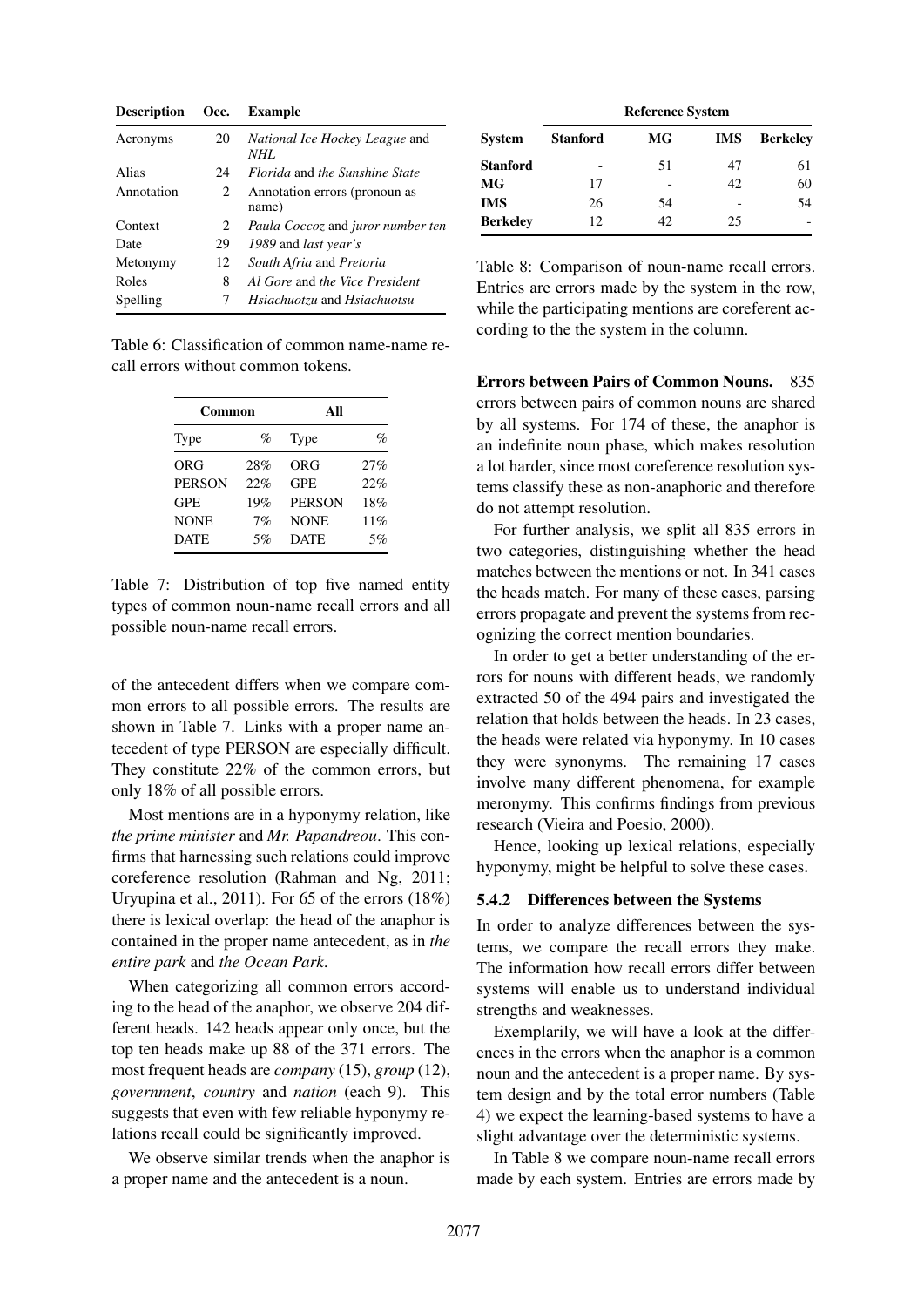|                      |           |     |                  |     |           |     | <b>Number and Proportion of Precision Errors (Anaphor-Antecedent)</b> |     |
|----------------------|-----------|-----|------------------|-----|-----------|-----|-----------------------------------------------------------------------|-----|
| <b>Description</b>   | Name-Name |     | <b>Noun-Name</b> |     | Name-Noun |     | Noun-Noun                                                             |     |
| <b>StanfordSieve</b> | 1038      | 31% | 64               | 59% | 65        | 72% | 944                                                                   | 48% |
| Multigraph           | 1131      | 30% | 76               | 51% | 24        | 56% | 743                                                                   | 42% |
| <b>IMSCoref</b>      | 834       | 26% | 74               | 59% | 46        | 64% | 1050                                                                  | 54% |
| <b>BerkeleyCoref</b> | 810       | 24% | 191              | 67% | 60        | 62% | 1015                                                                  | 48% |
| Common errors        | 158       |     |                  |     |           |     | 167                                                                   |     |

Table 9: Name/Noun precision errors for all systems. The percentages are the proportion of precision errors with respect to all decision of the system in that category.

the system in the row, while the participating mentions are coreferent according to the the system in the column. The numbers confirm our hypothesis, but also show that the deterministic systems are able to recover a few links missed by the learningbased systems.

For example, BerkeleyCoref recovers 60 links that could not be found by Multigraph, including 34 links without any common token, such as *the airline* and *Pan Am*. Multigraph recovers only 42 links not found by BerkeleyCoref, 21 without any common token. Qualitatively, StanfordSieve and Multigraph are able to resolve a few links thanks to their engineered substring match, such as *the judge* and *Dallas District Judge Jack Hampton*.

We also conducted similar investigations for common noun and proper name pairs. For common nouns, the trends are similar: the learningbased systems have an advantage over the deterministic systems. However, only few relations between nouns with different heads are learned – compared to StanfordSieve, BerkeleyCoref recovers only 11 such pairs, such as *the man* and *an expert in the law*. Recall of the deterministic systems is further hampered by their strict checks for modifier agreement, which they employ to keep precision high. Both systems miss for example the link from the anaphor *the Milosevic regime* to *the regime*, since the nominal modifier of the anaphor does not appear in the antecedent.

For proper names, Multigraph employs sophisticated alias heuristics which help to resolve matches such as *Marshall Ye Ting's* and *his grandfather Ye Ting*. This explains the corresponding low number in Table 4. The lexicalized features of Multigraph, IMSCoref and BerkeleyCoref help to learn aliases when there is no string match, especially for the bible part of the corpus (resolving links such as *Jesus* and *the Son of Man*).

#### 5.5 Precision Errors

In the above analysis we identified common name/noun recall errors and discussed strengths and weaknesses of each system. Let us complement this analysis by a brief discussion of corresponding precision errors.

Table 9 gives an overview. It displays the number of precision errors for each category, and the proportion of these errors compared to all decisions in that category. We can see some general trends from this table: first, more decisions lead to a higher proportion of errors. This shows the difficulty of balancing recall and precision. Second, proper name coreference seems much easier than common noun coreference. Coreference involving different mention types is a lot harder – the systems only attempt few decisions, most of them are wrong. This confirms findings from our recall error analysis. Third, the fraction of common errors is very low, which indicates that precisions errors stem from various sources, which are handled differently by each system.

#### 6 Related Work

We now discuss related work in coreference resolution error analysis and in the related field of coreference resolution evaluation metrics.

Error Analysis. While many papers on coreference resolution briefly discuss errors made and resolved by the system under consideration, only few concentrate on error analysis. Uryupina (2008) presents a manual error analysis on the small MUC-7 test set; Martschat (2013) performs an automatic coarse-grained error classification on CoNLL data. By extending and formalizing the approach of Martschat (2013), we are able to perform a large-scale investigation of recall errors made by state-of-the-art systems.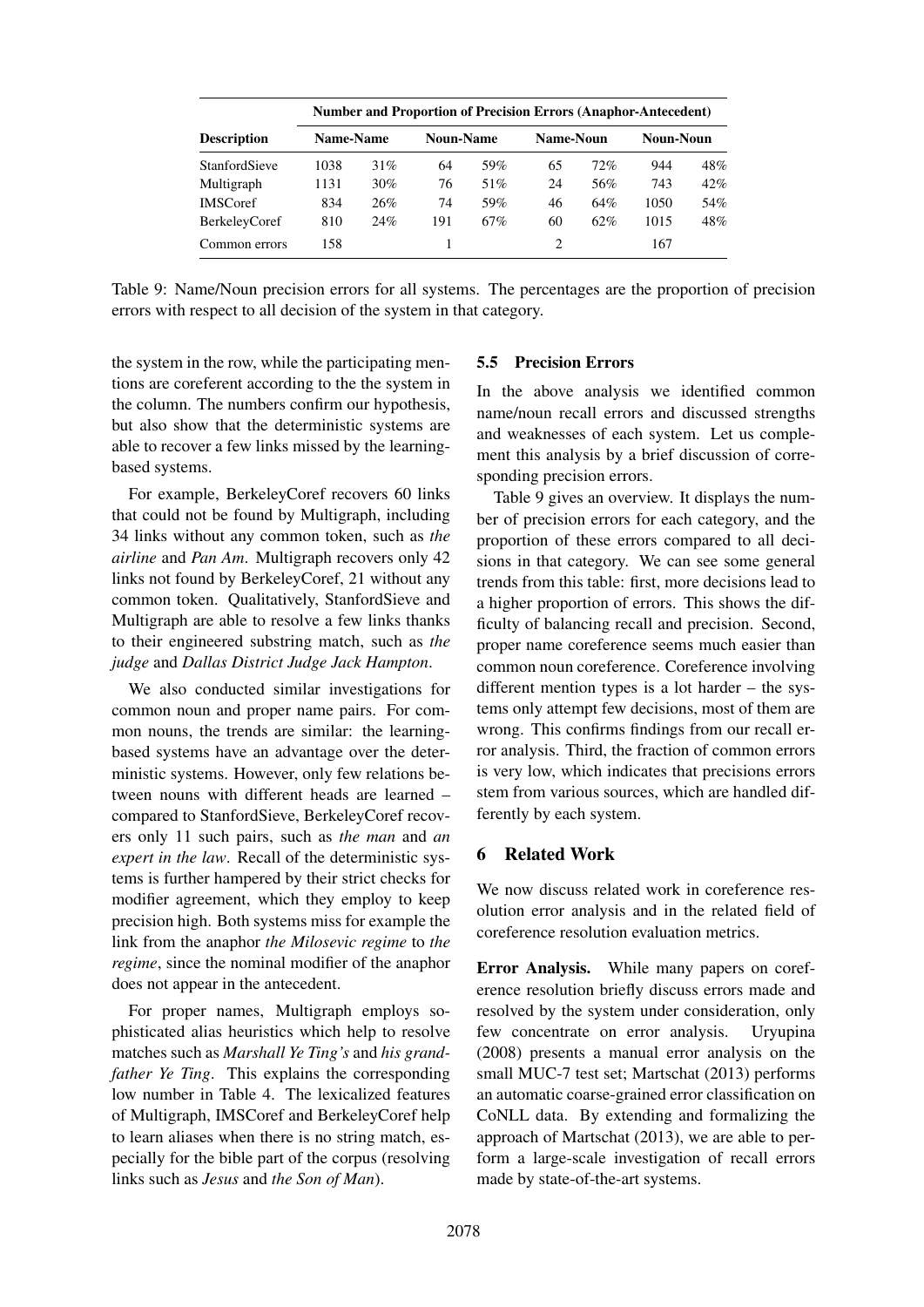Kummerfeld and Klein (2013) devise a method to extract errors from transformations of reference to system entities. They apply this method to a variety of systems and aggregate errors over these systems. By aggregating, they are not able to analyze differences. They furthermore focus on describing many different error classes, instead of closely investigating particular phenomena.

Evaluation Metrics. We extract recall and precision errors. How does our error analysis framework relate to coreference resolution evaluation metrics, which *quantify* recall and precision errors? We first observe a fundamental difference: evaluation metrics deal with *scoring* coreference chains, they provide no means of extracting recall or precision errors. Therefore our analysis complements insights obtained via evaluation metrics.

We follow Chen and Ng (2013) and distinguish between *linguistically agnostic metrics*, which do not employ linguistic information during scoring, and *linguistically informed metrics*, which employ linguistic information similar as we do when computing spanning trees.

We limit the discussion of linguistically agnostic metrics to the three most popular evaluation metrics whose average constitutes the official score in the CoNLL shared tasks on coreference resolution: MUC (Vilain et al., 1995),  $B^3$  (Bagga and Baldwin, 1998) and CEAF<sub>e</sub> (Luo, 2005).<sup>10</sup>

Our framework bears most similarities to the MUC metric, as both are based on the same linkbased entity representation. In particular, when we divide the number of errors extracted from an entity by the size of a spanning tree for that entity, we obtain a score linearly related $11$  to the MUC score for that entity (recall for reference entities, precision for system entities).  $B^3$  and CEAF<sub>e</sub> are not founded on a link-based structure.  $B<sup>3</sup>$  computes recall by computing the relative overlap of reference and system entity for each reference mention, and then normalizes by the number of mentions.  $CEAF_e$  computes an optimal entity alignment with respect to the relative overlap, and then normalizes by the number of entities. As the metrics are not link-based, they do not provide means to extract link-based errors. We leave determining whether the framework of these metrics exhibits a useful notion of errors to future work.

Recent work considered devising evaluation metrics which take linguistic information into account. Chen and Ng (2013) inject linguistic knowledge into existing evaluation metrics by weighting links in an entity representation graph. Tuggener (2014) devises scoring algorithms tailored for particular applications by redefining the notion of a correct link. While both of these works focus on scoring, they weight or explicitly define links in the reference and system entities, thereby they in principle allow error extraction. However, the authors do not attempt this and it is not clear whether the errors extracted that way are useful for analysis and system development.

## 7 Conclusions

We presented a novel link-based framework for coreference resolution error analysis, which extends and complements previous work. We applied the framework to analyze recall errors of four state-of-the-art systems on a large English benchmark dataset. Concentrating on errors involving only proper names and common nouns, we identified a core set of challenging errors common to all systems in our study.

We characterized the common errors among a broad range of properties. In particular, our analysis highlights and quantifies the usefulness of world knowledge. Furthermore, by comparing the recall errors made by each system, we identified individual strengths and weaknesses. A brief precision error analysis highlighted the hardness of resolving noun-name and noun-noun links.

The presented method and findings help to identify challenges in coreference resolution and to investigate ways to overcome these challenges.

## Acknowledgments

This work has been funded by the Klaus Tschira Foundation, Heidelberg, Germany. The first author has been supported by a HITS Ph.D. scholarship.

## **References**

- Mira Ariel. 1988. Referring and accessibility. *Journal of Linguistics*, 24(1):65–87.
- Amit Bagga and Breck Baldwin. 1998. Algorithms for scoring coreference chains. In *Proceedings of the 1st International Conference on Language Resources and Evaluation,* Granada, Spain, 28–30 May 1998, pages 563–566.

 $10$ <sup>10</sup>These are linguistically agnostic since they do not differ between different mention or entity types when evaluating.

<sup>&</sup>lt;sup>11</sup>via the transformation  $x \mapsto 1 - x$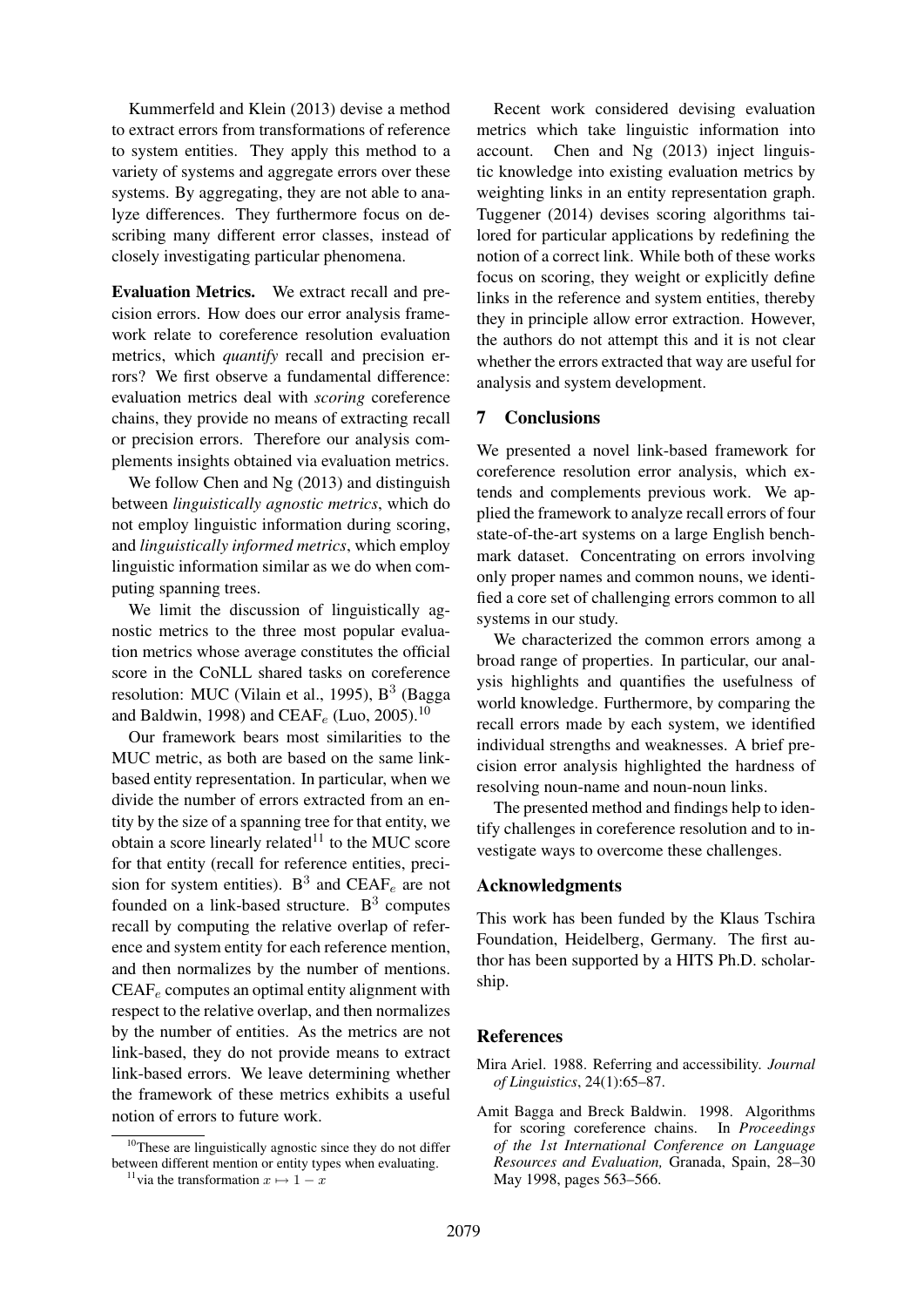- Mohit Bansal and Dan Klein. 2012. Coreference semantics from web features. In *Proceedings of the 50th Annual Meeting of the Association for Computational Linguistics (Volume 1: Long Papers),* Jeju Island, Korea, 8–14 July 2012, pages 389–398.
- Eric Bengtson and Dan Roth. 2008. Understanding the value of features for coreference resolution. In *Proceedings of the 2008 Conference on Empirical Methods in Natural Language Processing,* Waikiki, Honolulu, Hawaii, 25–27 October 2008, pages 294– 303.
- Anders Björkelund and Richárd Farkas. 2012. Datadriven multilingual coreference resolution using resolver stacking. In *Proceedings of the Shared Task of the 16th Conference on Computational Natural Language Learning,* Jeju Island, Korea, 12–14 July 2012, pages 49–55.
- Jie Cai and Michael Strube. 2010. End-to-end coreference resolution via hypergraph partitioning. In *Proceedings of the 23rd International Conference on Computational Linguistics,* Beijing, China, 23– 27 August 2010, pages 143–151.
- Chen Chen and Vincent Ng. 2012. Combining the best of two worlds: A hybrid approach to multilingual coreference resolution. In *Proceedings of the Shared Task of the 16th Conference on Computational Natural Language Learning,* Jeju Island, Korea, 12–14 July 2012, pages 56–63.
- Chen Chen and Vincent Ng. 2013. Linguistically aware coreference evaluation metrics. In *Proceedings of the 6th International Joint Conference on Natural Language Processing,* Nagoya, Japan, 14– 18 October 2013, pages 1366–1374.
- Greg Durrett and Dan Klein. 2013. Easy victories and uphill battles in coreference resolution. In *Proceedings of the 2013 Conference on Empirical Methods in Natural Language Processing,* Seattle, Wash., 18–21 October 2013, pages 1971–1982.
- Eraldo Fernandes, Cícero dos Santos, and Ruy Milidiú. 2012. Latent structure perceptron with feature induction for unrestricted coreference resolution. In *Proceedings of the Shared Task of the 16th Conference on Computational Natural Language Learning,* Jeju Island, Korea, 12–14 July 2012, pages 41–48.
- Jonathan K. Kummerfeld and Dan Klein. 2013. Errordriven analysis of challenges in coreference resolution. In *Proceedings of the 2013 Conference on Empirical Methods in Natural Language Processing,* Seattle, Wash., 18–21 October 2013, pages 265– 277.
- Shalom Lappin and Herbert J. Leass. 1994. An algorithm for pronominal anaphora resolution. *Computational Linguistics*, 20(4):535–561.
- Heeyoung Lee, Angel Chang, Yves Peirsman, Nathanael Chambers, Mihai Surdeanu, and Dan Jurafsky. 2013. Deterministic coreference resolution based on entity-centric, precision-ranked rules. *Computational Linguistics*, 39(4):885–916.
- Xiaoqiang Luo. 2005. On coreference resolution performance metrics. In *Proceedings of the Human Language Technology Conference and the 2005 Conference on Empirical Methods in Natural Language Processing,* Vancouver, B.C., Canada, 6–8 October 2005, pages 25–32.
- Sebastian Martschat, Jie Cai, Samuel Broscheit, Eva ´ Mújdricza-Maydt, and Michael Strube. 2012. A multigraph model for coreference resolution. In *Proceedings of the Shared Task of the 16th Conference on Computational Natural Language Learning,* Jeju Island, Korea, 12–14 July 2012, pages 100–106.
- Sebastian Martschat. 2013. Multigraph clustering for unsupervised coreference resolution. In *51st Annual Meeting of the Association for Computational Linguistics: Proceedings of the Student Research Workshop,* Sofia, Bulgaria, 5–7 August 2013, pages 81– 88.
- Alexis Mitchell, Stephanie Strassel, Shudong Huang, and Ramez Zakhary. 2004. ACE 2004 multilingual training corpus. LDC2005T09, Philadelphia, Penn.: Linguistic Data Consortium.
- Vincent Ng and Claire Cardie. 2002. Improving machine learning approaches to coreference resolution. In *Proceedings of the 40th Annual Meeting of the Association for Computational Linguistics,* Philadelphia, Penn., 7–12 July 2002, pages 104–111.
- Vincent Ng. 2010. Supervised noun phrase coreference research: The first fifteen years. In *Proceedings of the 48th Annual Meeting of the Association for Computational Linguistics,* Uppsala, Sweden, 11–16 July 2010, pages 1396–1411.
- Simone Paolo Ponzetto and Michael Strube. 2006. Exploiting semantic role labeling, WordNet and Wikipedia for coreference resolution. In *Proceedings of the Human Language Technology Conference of the North American Chapter of the Association for Computational Linguistics,* New York, N.Y., 4–9 June 2006, pages 192–199.
- Sameer Pradhan, Lance Ramshaw, Mitchell Marcus, Martha Palmer, Ralph Weischedel, and Nianwen Xue. 2011. CoNLL-2011 Shared Task: Modeling unrestricted coreference in OntoNotes. In *Proceedings of the Shared Task of the 15th Conference on Computational Natural Language Learning,* Portland, Oreg., 23–24 June 2011, pages 1–27.
- Sameer Pradhan, Alessandro Moschitti, Nianwen Xue, Olga Uryupina, and Yuchen Zhang. 2012. CoNLL-2012 Shared Task: Modeling multilingual unrestricted coreference in OntoNotes. In *Proceedings*